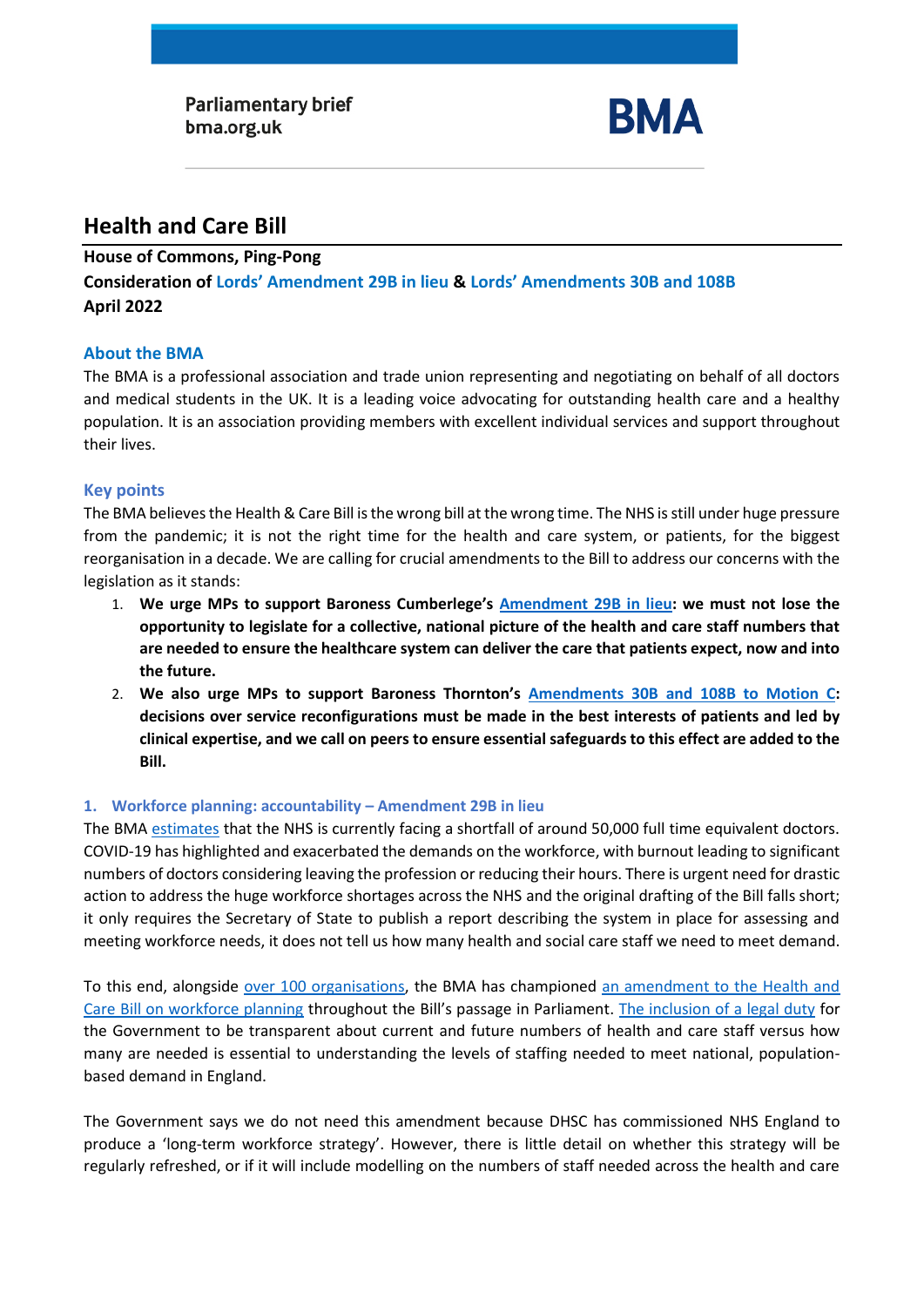system to meet population demand for services. A one-off plan without numbers doesn't get us very far – and what we *do* know is that the last DHSC-commissioned NHS workforce strategy, the 'People Plan', did not include forecasts on staffing numbers. [According to Baroness Harding,](https://hansard.parliament.uk/lords/2021-12-07/debates/B05FC5DC-E095-444F-83E3-BD40BF226078/HealthAndCareBill#contribution-DE82CD07-8E79-4EFC-8C5F-D7DEAA6B7325) who chaired the plan, this was not because 'Government disagreed with the numbers...[but] because we could not get approval to publish the document with any forecasts in it'.

The non-legislative approach for tackling unsafe staffing has not worked. That is why this new legal duty for workforce planning has been consistently, and vocally, backed by those who have formerly been at the helm of the NHS, including [by Lord Simon Stevens](https://hansard.parliament.uk/lords/2022-03-03/debates/E2FD0BB1-EE6A-4C9F-A8BD-99FFB987323F/HealthAndCareBill#contribution-2A5DEFCD-AE45-411C-B4B8-36E89195CECD) (former NHS chief exec), [Baroness Dido Harding](https://hansard.parliament.uk/lords/2022-03-03/debates/E2FD0BB1-EE6A-4C9F-A8BD-99FFB987323F/HealthAndCareBill#contribution-8664281F-9338-48B4-BE60-A2AC87932585) (former NHS Improvement chair who led the NHS' People Plan), [Rt Hon Jeremy Hunt MP](https://hansard.parliament.uk/commons/2022-03-30/debates/159B83EA-68DF-4A72-AFB7-189970DE9114/HealthAndCareBill#contribution-A51BAB93-F631-4A2C-8FDF-D94BEAD3E4EC) (former Secretary of State for Health & Social Care), and [Baroness Cumberlege](https://hansard.parliament.uk/lords/2022-03-03/debates/E2FD0BB1-EE6A-4C9F-A8BD-99FFB987323F/HealthAndCareBill#contribution-E1A92023-F8DD-44FA-80AE-E5B5965A21F5) (former Health Minister). Their [experience is clear](https://hansard.parliament.uk/lords/2021-12-07/debates/B05FC5DC-E095-444F-83E3-BD40BF226078/HealthAndCareBill#contribution-DE82CD07-8E79-4EFC-8C5F-D7DEAA6B7325) that the Government's workforce planning will continue to omit this vital component unless it is 'expressly required' to be 'honest about the mismatch between supply and demand of healthcare workers'.

Moreover, there is overwhelming cross-party support for this amendment in the House of Commons, despite the Government's majority voting it down previously – it has been [backed by the Shadow Secretary of State](https://hansard.parliament.uk/commons/2022-03-30/debates/159B83EA-68DF-4A72-AFB7-189970DE9114/HealthAndCareBill#contribution-BEB6C3A3-435D-4BB2-8CC2-4F88AD911223) and [Shadow Workforce Minister,](https://hansard.parliament.uk/commons/2022-03-30/debates/159B83EA-68DF-4A72-AFB7-189970DE9114/HealthAndCareBill#contribution-CE20BEFD-3D7A-42AB-BB21-13BCEBC82B76) [the Liberal Democrat](https://hansard.parliament.uk/commons/2022-03-30/debates/159B83EA-68DF-4A72-AFB7-189970DE9114/HealthAndCareBill#contribution-4C95D5ED-8C14-4694-8F35-FB79C332CDCB) Health Spokesperson and [the DUP Health](https://hansard.parliament.uk/commons/2022-03-30/debates/159B83EA-68DF-4A72-AFB7-189970DE9114/HealthAndCareBill#contribution-4D1F4F92-CCAC-474F-8C87-FD37B9D2006C)  [Spokesperson.](https://hansard.parliament.uk/commons/2022-03-30/debates/159B83EA-68DF-4A72-AFB7-189970DE9114/HealthAndCareBill#contribution-4D1F4F92-CCAC-474F-8C87-FD37B9D2006C) They were supported by notable Conservative MPs including the aforementioned former [Secretary of State and current chair of the Health & Social Care Select Committee,](https://hansard.parliament.uk/commons/2022-03-30/debates/159B83EA-68DF-4A72-AFB7-189970DE9114/HealthAndCareBill#contribution-A51BAB93-F631-4A2C-8FDF-D94BEAD3E4EC) a [former DHSC minister,](https://hansard.parliament.uk/commons/2022-03-30/debates/159B83EA-68DF-4A72-AFB7-189970DE9114/HealthAndCareBill#contribution-7596BDAA-C322-4FF2-B02A-846C14370340) and current chair of the [brain tumour APPG.](https://hansard.parliament.uk/commons/2022-03-30/debates/159B83EA-68DF-4A72-AFB7-189970DE9114/HealthAndCareBill#contribution-174F95A8-DF4F-4179-BA4D-A8C42C41DC08)

**[Amendment 29B in lieu](https://publications.parliament.uk/pa/bills/cbill/58-02/0301/210301v2.pdf) makes important compromises in response to the Government's stated position during early stages about the regularity and timeframe of this reporting duty. We urge MPs to support and vote for Amendment 29B in lieu to make sure that the opportunity presented by this Bill to address the existing accountability gap for workforce planning is not lost. Regular, independent public workforce projection data will not solve the workforce crisis, but a national assessment of the health and care staff numbers needed now and in future to meet demand** *will* **provide strong foundations to begin putting the workforce back on a sustainable footing and support more strategic spending decisions.**

#### **2. Secretary of State powers – Amendments 30B and 108B**

The BMA ha[s joined](https://www.nhsconfed.org/publications/joint-letter-secretary-state-health-and-social-care) NHS Confederation, The Kings Fund, the Nuffield Trust and others in calling for safeguards to limit the new powers for the Secretary of State to intervene in service reconfigurations.

As highlighted by peers and MPs during previous debates on the issue, powers for the Secretary of State to intervene in service reconfigurations risk decisions being made according to political, rather than clinical priorities. In the context of the huge backlog of care facing the NHS, it is more vital than ever that decisions over local services are made in the best interests of patients and are led by clinical expertise.

Whilst the BMA supports clear lines of political accountability for the NHS at Secretary of State level, power must be balanced with responsibility, and we have consistently raised concern that the measures in the Bill focus much more on affording new powers to the Secretary of State without the necessary accountability. Unchecked, we are concerned the powers within the Bill could result in undue political influence in NHS decision making and undermine long-term planning.

**We call on peers to support [Amendments 30B and 108B,](https://publications.parliament.uk/pa/bills/cbill/58-02/0301/210301v2.pdf) which would ensure any intervention must first be subject to approval by both sides of the House and be considered to be in the best interests of patients.**